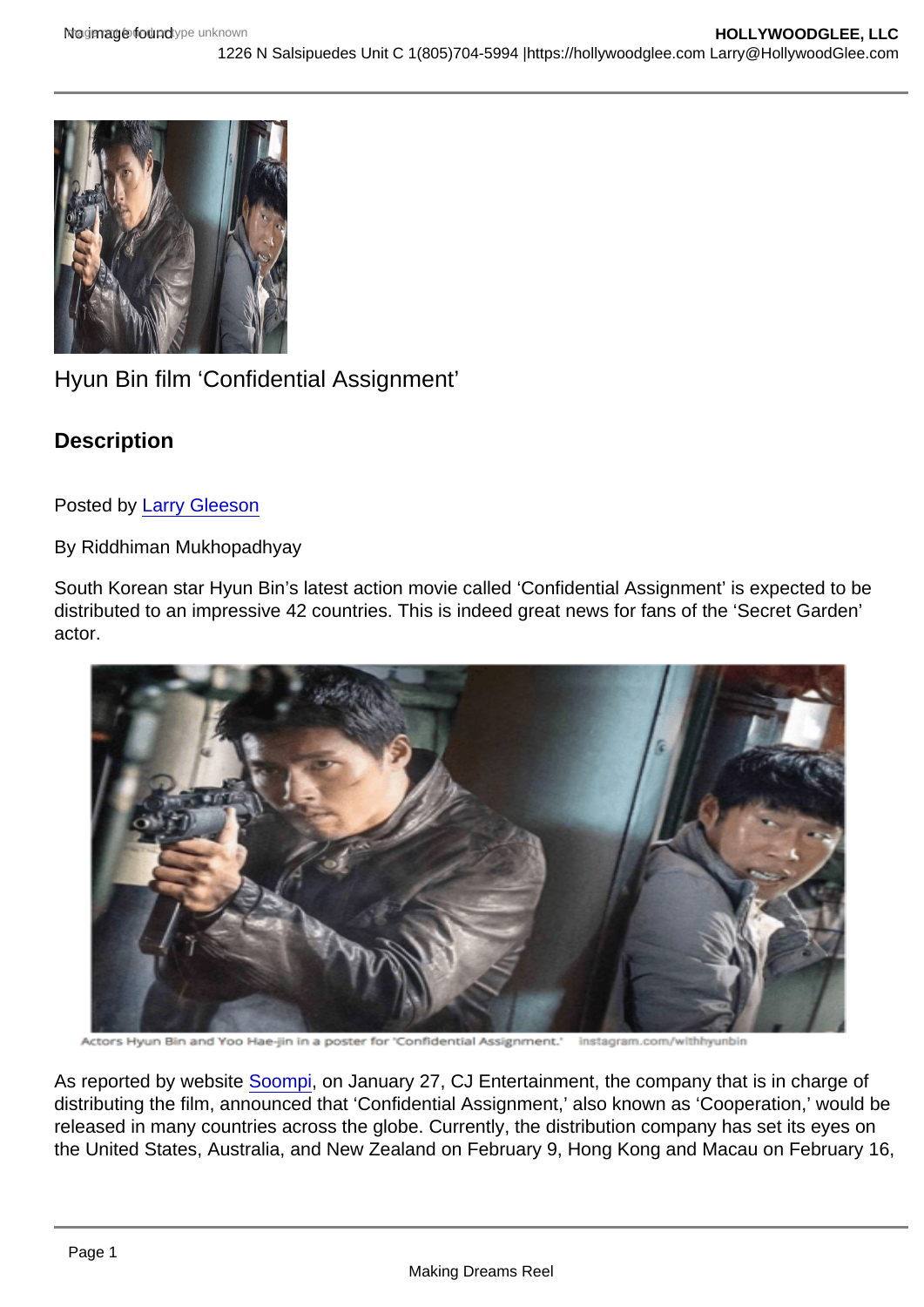Taiwan on February 17, and Vietnam on March 3.

As per a statement released by CJ Entertainment, they have already sold the film to several countries, including India, countries in the Middle East, Mongolia and Philippines. They also mentioned that Hyun Bin is quite popular in countries apart from South Korea, which is what drawing the crowd to the movie.

"Hyun Bin is highly popular overseas due to his drama roles," CJ Entertainment said.

However, the movie has a topical element as well: tensions between North and South Korea. But to what extent this political and social issue is addressed in the film remains to be seen. The movie seems to be mostly a Die Hard-esque action thriller with Hyun Bin as the titular handsome but tough good guy, playing a North Korean special investigator. His comic sidekick is played by Yoo Hae-jin, who is a South Korean detective.

The trailer for the film looks good, and promises two hours of escapist fun at the least. The movie also features popular actors Kim Joo-hyuk and Girls' Generation's Im Yoona in supporting roles.

Hyun Bin has often been in the limelight for his relationship and marriage plans with girlfriend Kang Sora. He recently said he is busy with his work and will think about going out on a date with her later. During an interview for 'Cooperation' Hyun Bin also gave his two cents regarding the responsibility of an actor towards society.

"An actor isn't someone who is voted in by the people, but just someone who is famous. I don't think we need to be perfect and take responsibility for our actions, but since there are young people who look at us and follow us, I don't think we can just say that we have no responsibilities, either," Hyun Bin said, as quoted by [Soompi](https://www.soompi.com/2017/01/22/hyun-bin-reflects-on-his-life-in-the-public-eye-including-in-his-relationship-with-kang-sora/).

(Source: ibtimes.sg)

**Category** 

- 1. distribution
- 2. Korean Cinema
- 3. World Cinema

## Tags

- 1. Action
- 2. Art
- 3. Confidential Assignment
- 4. Conversation
- 5. creativity
- 6. drama
- 7. entertainment
- 8. Film
- 9. film distribution
- 10. Filmmaking
- 11. Hyun Bin
- 12. inspiration